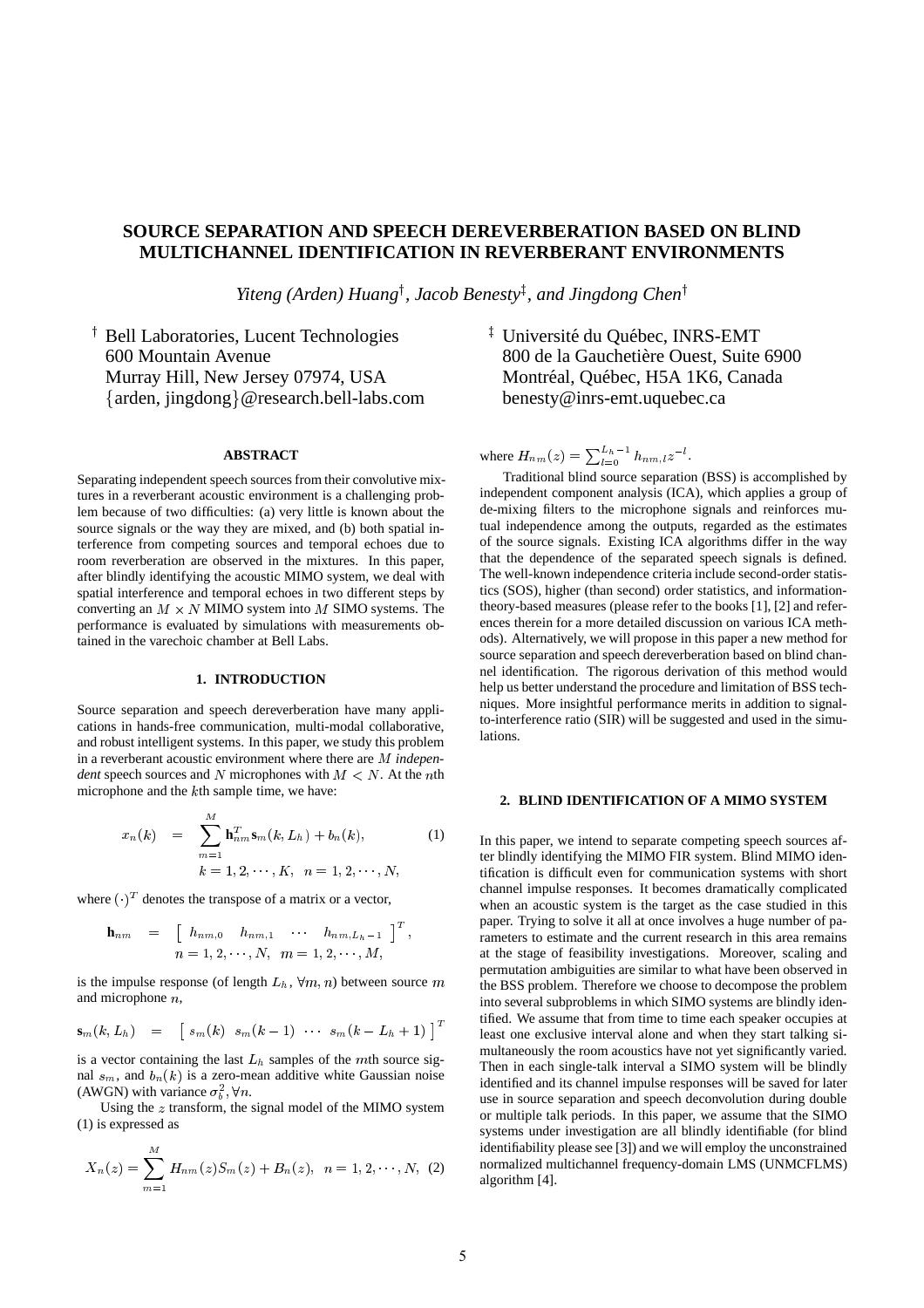



Figure 1: Illustration of the two-stage procedure for source separation and speech dereverberation with respect to  $s_1$  in a 2  $\times$  3 MIMO system. (a) Cancellation of spatial interference from  $s_2$ and (b) dereverberation in light of the Bezout theorem.

### **3. SEPARATING SPATIAL INTERFERENCE AND TEMPORAL ECHOES**

#### **3.1. Example:** Conversion of a  $2 \times 3$  **MIMO** System to Two **SIMO Systems**

For a  $2 \times 3$  MIMO system, the spatial interference is cancelled by using two microphone signals at a time, as illustrated in Fig. 1 (a). As a results, the  $2 \times 3$  MIMO system is converted to two SIMO systems with the two speech sources as the inputs. Then for  $s_1$ , we have

$$
Y_{s_1,p}(z) = H_{s_1,p1}(z)X_1(z) + H_{s_1,p2}(z)X_2(z) + H_{s_1,p3}(z)X_3(z)
$$
  
= 
$$
\sum_{q=1}^3 H_{s_1,pq}(z)X_q(z), \quad p = 1, 2, 3,
$$
 (3)

where  $H_{s_1, pp}(z) = 0$ ,  $\forall p$ . The polynomials  $H_{s_1, pq}(z)$ ,  $p, q = L$  $1, 2, 3, p \neq q$ , are chosen such that:

$$
Y_{s_1,p}(z) = F_{s_1,p}(z)S_1(z) + B_{s_1,p}(z), \quad p = 1, 2, 3. \tag{4}
$$

As shown in Fig. 1 (a), one possibility is to choose:

$$
H_{s_1,12}(z) = H_{32}(z), \quad H_{s_1,13}(z) = -H_{22}(z), H_{s_1,21}(z) = H_{32}(z), \quad H_{s_1,23}(z) = -H_{12}(z), H_{s_1,31}(z) = H_{22}(z), \quad H_{s_1,32}(z) = -H_{12}(z).
$$
 (5)

In this case, we find that:

$$
F_{s_1,1}(z) = H_{32}(z)H_{21}(z) - H_{22}(z)H_{31}(z),
$$
  
\n
$$
F_{s_1,2}(z) = H_{32}(z)H_{11}(z) - H_{12}(z)H_{31}(z),
$$
  
\n
$$
F_{s_1,3}(z) = H_{22}(z)H_{11}(z) - H_{12}(z)H_{21}(z).
$$
 (6)

Since  $\deg[H_{nm}(z)] = L_h - 1$ , where  $\deg[\cdot]$  is the degree of a notwoomial therefore  $\deg[F_{n-1}(z)] \leq 2L_h - 2$ . Since neither polynomial, therefore  $\deg[F_{s_1,p}(z)] \leq 2L_h - 2$ . Since neither  $\{H_{12}(z), H_{22}(z), H_{32}(z)\}$  nor  $\{H_{11}(z), H_{21}(z), H_{31}(z)\}$  share<br>common zeros as assumed for blind identifiability of these SIMO common zeros as assumed for blind identifiability of these SIMO systems,  ${F_{s_1,1}(z), F_{s_1,2}(z), F_{s_1,3}(z)}$  will not share any common zeros.

The second SIMO system corresponding to the source  $s_2$  can be derived in a similar way, but the procedure is omitted due to space limitations.

### **3.2. Generalization**

The approach to separating spatial interference and temporal echoes explained in the previous subsection on a simple example will be generalized here to an  $M \times N$  MIMO system  $(M < N)$ . We begin with writing (2) into vector/matrix form

$$
\vec{\mathbf{X}}(z) = \mathbf{H}(z)\vec{\mathbf{S}}(z) + \vec{\mathbf{B}}(z),\tag{7}
$$

where

$$
\vec{\mathbf{X}}(z) = [X_1(z) \ X_2(z) \ \cdots \ X_N(z)]^T, \n\mathbf{H}(z) = \begin{bmatrix}\nH_{11}(z) & H_{12}(z) & \cdots & H_{1M}(z) \\
H_{21}(z) & H_{22}(z) & \cdots & H_{2M}(z) \\
\vdots & \vdots & \vdots & \vdots \\
H_{N1}(z) & H_{N2}(z) & \cdots & H_{NM}(z)\n\end{bmatrix}, \n\vec{\mathbf{S}}(z) = [S_1(z) \ S_2(z) \ \cdots \ S_M(z)]^T, \n\vec{\mathbf{B}}(z) = [B_1(z) \ B_2(z) \ \cdots \ B_N(z)]^T.
$$

Let us choose  $M$  from  $N$  microphone outputs and we have  $P = C_N^M$  different ways of doing so. For the pth ( $p = 1, 2, \dots, P$ ) combination, we denote the index of the  $M$  selected microphone signals as  $p_m, m = 1, 2, \dots, M$ , and get an  $M \times M$  MIMO subsystem. For this subsystem, we consider the following equation:

$$
\vec{\mathbf{Y}}_p(z) = \mathbf{H}_{s,p}(z)\vec{\mathbf{X}}_p(z), \quad p = 1, 2, \cdots, P,
$$
 (8)

where

$$
\vec{Y}_p(z) = [Y_{s_1,p}(z) Y_{s_2,p}(z) \cdots Y_{s_M,p}(z)]^T,
$$
\n
$$
\mathbf{H}_{s,p}(z) = \begin{bmatrix}\nH_{s_1,p1}(z) & H_{s_1,p2}(z) & \cdots & H_{s_1,pM}(z) \\
H_{s_2,p1}(z) & H_{s_2,p2}(z) & \cdots & H_{s_2,pM}(z) \\
\vdots & \vdots & \vdots & \vdots \\
H_{s_M,p1}(z) & H_{s_M,p2}(z) & \cdots & H_{s_M,pM}(z)\n\end{bmatrix},
$$
\n
$$
\vec{X}_p(z) = [X_{p1}(z) X_{p2}(z) \cdots X_{p_M}(z)]^T.
$$

Let  $H_n(z)$  be the  $M \times M$  matrix obtained from the system's channel matrix  $H(z)$  by keeping its rows corresponding to the M selected microphone signals. Then similar to (7), we have

$$
\vec{\mathbf{X}}_p(z) = \mathbf{H}_p(z)\vec{\mathbf{S}}(z) + \vec{\mathbf{B}}_p(z),
$$
\n(9)

where  $\vec{B}_p(z) = \left[ B_{p_1}(z) B_{p_2}(z) \cdots B_{p_M}(z) \right]^T$ . Substituting (9) into (8) yields

$$
\vec{\mathbf{Y}}_p(z) = \mathbf{H}_{s,p}(z)\mathbf{H}_p(z)\vec{\mathbf{S}}(z) + \mathbf{H}_{s,p}(z)\vec{\mathbf{B}}_p(z).
$$
 (10)

In order to remove the spatial interference, the objective here is to find the matrix  $H_{s,p}(z)$  whose components are linear combinations of  $H_{nm}(z)$  such that the product

$$
\Phi_p(z) \stackrel{\triangle}{=} \mathbf{H}_{s,p}(z) \mathbf{H}_p(z) \tag{11}
$$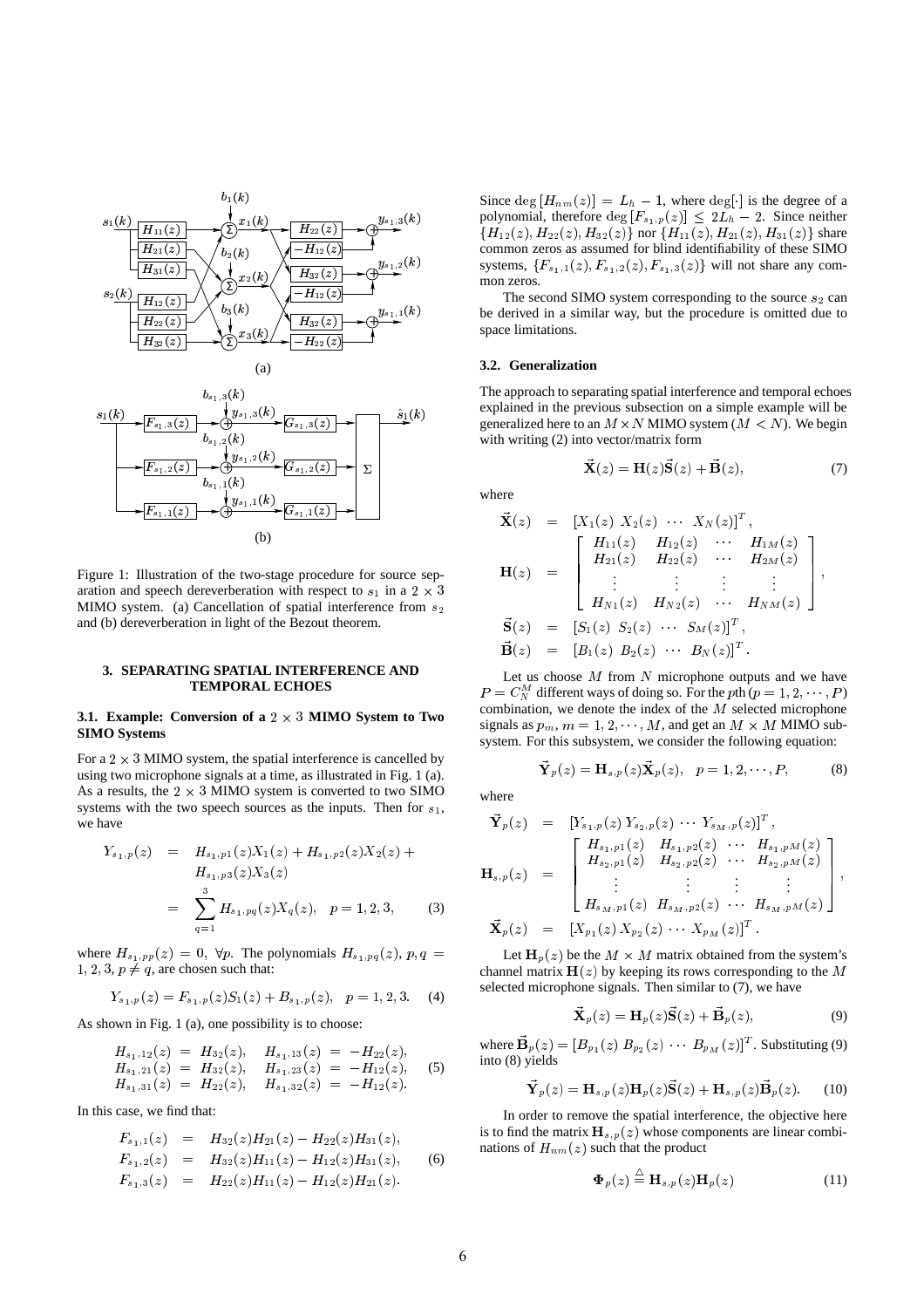would be a diagonal matrix and

$$
Y_{s_m,p}(z) = F_{s_m,p}(z)S_m(z) + B_{s_m,p}(z),
$$
 (12)  

$$
m = 1, 2, \cdots, M, p = 1, 2, \cdots, P.
$$

Obviously a good choice for  $H_{s,p}(z)$  is the adjoint of matrix  $H_p(z)$ , i.e., the  $(i, j)$ th element of  $\mathbf{H}_{s,p}(z)$  is the  $(j, i)$ th cofactor of  $\mathbf{H}_{p}(z)$ . Consequently, the polynomial  $F_{s_m,p}(z)$  would be the determinant of  $\mathbf{H}_{p}(z)$  and

$$
F_{s_m \, ,p}(z) = \sum_{q=1}^M H_{s_m \, ,pq}(z) H_{p_q m}(z).
$$

Again, it can be shown that  $\{F_{s_m,p}(z), p = 1, 2, \dots, P\}$  do not share common zeros and the length of the FIR filter  $f_{s_m,p}$  would be  $L_f \leq M(L_h - 1) + 1$ .

#### **4. SPEECH DEREVERBERATION FOR SIMO SYSTEMS**

For the SIMO system with respect to source  $s_m$   $(m = 1, 2, \dots, M)$ , we apply the polynomials  $G_{s_m, p}(z)$   $(p = 1, 2, \dots, P)$  to its outputs, as shown in Fig. 1 (b), and add the results to get

$$
\widehat{S}_m(z) = \sum_{p=1}^P G_{s_m, p}(z) Y_{s_m, p}(z).
$$
 (13)

Since  $\{F_{s_m,p}(z), p=1,2,\cdots,P\}$  do not share common zeros, we know from the Bezout theorem that there exists a set of  $G_{s_m,p}(z)$ such that  $P$ 

$$
\sum_{p=1}^{P} F_{s_m,p}(z) G_{s_m,p}(z) = 1,
$$
\n(14)

and  $\widehat{S}_m(z) = S_m(z)$  in the absence of noise. The idea of using the Bezout theorem for dereverberation of an acoustic SIMO system was first proposed in [5] in the context of room acoustics, where the method is more widely referred to as the MINT (multichannel inverse theorem) technique.

To find the dereverberation filters, we write the Bezout equation (14) in the time domain as:

$$
\mathbf{F}_{s_m}^{\mathrm{c}}\mathbf{g}_{s_m} = \sum_{p=1}^{P} \mathbf{F}_{s_m, p}^{\mathrm{c}}\mathbf{g}_{s_m, p} = \mathbf{e}_1, \qquad (15)
$$

where

$$
\begin{array}{rcl}\n\mathbf{F}^{\mathrm{c}}_{s_{m}} & = & \left[ \begin{array}{cccc} \mathbf{F}^{\mathrm{c}}_{s_{m},1} & \mathbf{F}^{\mathrm{c}}_{s_{m},2} & \cdots & \mathbf{F}^{\mathrm{c}}_{s_{m},P} \end{array} \right], \\
\mathbf{g}_{s_{m}} & = & \left[ \begin{array}{cccc} \mathbf{g}_{s_{m},1}^{T} & \mathbf{g}_{s_{m},2}^{T} & \cdots & \mathbf{g}_{s_{m},P}^{T} \end{array} \right]^{T}, \\
\mathbf{g}_{s_{m},p} & = & \left[ \begin{array}{cccc} g_{s_{m},p,0} & g_{s_{m},p,1} & \cdots & g_{s_{m},p,L_{g}-1} \end{array} \right]^{T}, \\
L_{g} \text{ is the length of the FIR filter } g_{s_{m},p},\n\end{array}
$$

$$
\mathbf{F}_{s_m,p}^{\text{c}} = \begin{bmatrix} f_{s_m,p,0} & 0 & \cdots & 0 \\ \vdots & f_{s_m,p,0} & \cdots & 0 \\ f_{s_m,p,L_f-1} & \vdots & \ddots & \vdots \\ 0 & f_{s_m,p,L_f-1} & \cdots & f_{s_m,p,0} \\ \vdots & \vdots & \ddots & \vdots \\ 0 & \cdots & 0 & f_{s_m,p,L_f-1} \end{bmatrix}
$$

is an  $(L_f + L_g - 1) \times L_g$  matrix, and  $\mathbf{e}_1 = \begin{bmatrix} 1 & 0 & \cdots & 0 \end{bmatrix}^T$ is an  $(L_f + L_g - 1) \times 1$  vector. In order to have a unique solution for (15),  $L_g$  must be chosen in such a way that  $\mathbf{F}_{s_m}^c$  is a square matrix. In this case, we have:

$$
L_g = \frac{L_f - 1}{P - 1} \le \frac{M(L_h - 1)}{P - 1}.
$$
 (16)

The shortest dereverberation filters are idea but impractical. In our implementation, we allow a larger  $L_g$  than necessary and solve (15) in the least squares sense:  $\mathbf{g}_{s_{\text{max}}|LS} = \mathbf{F}_{s_{\text{max}}}^{\text{c} \dagger} \mathbf{e}_1$ , where  $\mathbf{F}_{s_{\text{max}}}^{\text{c} \dagger}$  $({\bf F}_{s_m}^c {\bf F}_{s_m}^c)^{-1} {\bf F}_{s_m}^c$  is the pseudo-inverse of the matrix  ${\bf F}_{s_m}^c$ . If a decision delay  $d$  is taken into account, then the dereverberation filters turn out to be

$$
\mathbf{g}_{s_m, \text{LS}} = \mathbf{F}_{s_m}^{c} \mathbf{e}_d,\tag{17}
$$

where **e**\$ *<u>Participate Contract Contract Contract Contract Contract Contract Contract Contract Contract Contract Contract Contract Contract Contract Contract Contract Contract Contract Contract Contract Contract Contract Contract* </u>  $\frac{1}{d}$   $\frac{1}{L}$  $\begin{array}{c|c|c}\n & 0 & \cdots & 0 \\
\hline\n & L_f + L_g - d - 2\n\end{array}$ .

## **5. SIMULATIONS**

In this section, we will evaluate the performance of the proposed blind source separation and speech dereverberation algorithm via simulations in realistic acoustic environments.

#### **5.1. Performance Measures**

 Similar to what was adopted in our earlier study [4], we will use the normalized projection misalignment (NPM) to evaluate the performance of a BCI algorithm. To assess the performance of source separation and speech dereverberation, two measures, namely signalto-interference ratio (SIR) and speech spectral distortion, are used in the simulations. For speech spectral distortion, we employed the Itakura-Saito (IS) distortion measure [6]:  $d_{1S, s_m}$ . For the SIR, we referred to the notion given in [7] but defined the measure in a different manner since their definition is applicable only for an  $M \times M$  MIMO system. In this paper, our interest is in the more general  $M \times N$  MIMO systems with  $M \le N$ .

We first define the average input SIR at microphone  $n$  as:

$$
\text{SIR}_{n}^{\text{in}} \stackrel{\Delta}{=} \frac{1}{M} \sum_{m=1}^{M} \left( \frac{E\left\{ [h_{nm} * s_{m}(k)]^{2} \right\}}{\sum_{i=1, i \neq m}^{M} E\left\{ [h_{ni} * s_{i}(k)]^{2} \right\}} \right), \quad (18)
$$

where  $E\{\}\$ and  $*$  denote mathematical expectation and linear convolution, respectively. Then the overall average input SIR is given by:

$$
SIR^{in} \stackrel{\triangle}{=} \frac{1}{N} \sum_{n=1}^{N} SIR^{in}_{n}.
$$
 (19)

The output SIR is defined using the same principle but the expression will be more complicated. For a concise presentation, we denote  $\phi_{p,ji}$   $(p = 1, 2, \dots, P, i, j = 1, 2, \dots, M)$  as the impulse response of the equivalent channel from the  $i$ th input to the *j*th output for the pth  $M \times M$  separation subsystem. From (10) and (11), we know that  $\phi_{p,ji}$  corresponds to the  $(j, i)$ th element of  $\Phi_p(z)$  and  $\psi_{p,mm} = f_{s_m,p}$ . Then the average output SIR for the  $p$ th subsystem is:

$$
SIR_p^{\text{out}} \stackrel{\triangle}{=} \frac{\sum_{m=1}^M E\left\{ [\phi_{p,ii} * s_i(k)]^2 \right\}}{\sum_{j=1}^M \sum_{i=1, i \neq j}^M E\left\{ [\phi_{p,ji} * s_i(k)]^2 \right\}},
$$
(20)